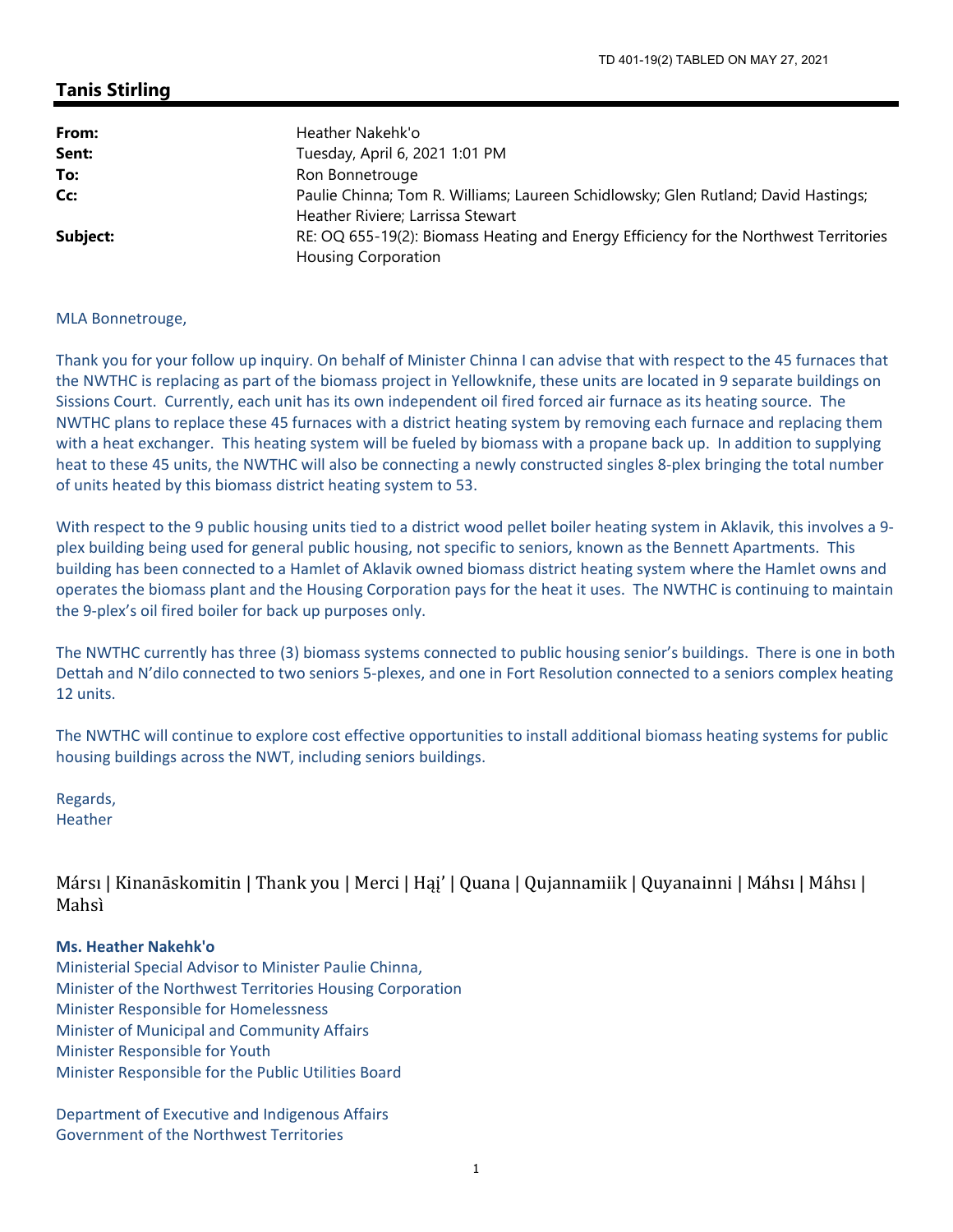2<sup>nd</sup> Floor, Legislative Assembly PO Box 1320 4570 48<sup>th</sup> Street Yellowknife, NT

Phone 867‐767‐9141 Ext. 11136 www.gov.nt.ca

This message is intended only for the use of the individual or entity to which it is addressed and may contain information that is privileged, confidential and exempt from disclosure under application law. If the reader of this message in not the intended recipient, or employee or agent responsible for delivering the message to the intended recipient, you are hereby notified that any dissemination, distribution or copying of this communication is strictly prohibited. If you have received this communication in error, please delete it immediately and notify us by telephone. Thank you.

**From:** Ron Bonnetrouge **Sent:** March 29, 2021 9:32 PM **To:** Larrissa Stewart **Cc:** Paulie Chinna; Heather Nakehk'o; Tom R. Williams; Laureen Schidlowsky; Glen Rutland; David Hastings; Heather Riviere **Subject:** Re: OQ 655-19(2): Biomass Heating and Energy Efficiency for the Northwest Territories Housing Corporation

Hi,

Can you confirm which individual 45 furnaces that are being replaced with wood pellet boiler heating? Can you list the 9 public housing units that will be tied to a district wood pellet boiler heating system? I recall you and senior staff stating hooking up to the seniors complex.

Mahsi,

Ron

**From:** Larrissa Stewart **Sent:** March 29, 2021 1:40:37 PM **To:** Ron Bonnetrouge **Cc:** Paulie Chinna; Heather Nakehk'o; Tom R. Williams; Laureen Schidlowsky; Glen Rutland; David Hastings; Heather Riviere **Subject:** OQ 655‐19(2): Biomass Heating and Energy Efficiency for the Northwest Territories Housing Corporation

# **Sent on behalf of Honourable Paulie Chinna, Minister responsible for Northwest Territories Housing Corporation**

Please see attached correspondence regarding *OQ 655‐19(2): Biomass Heating and Energy Efficiency for the Northwest Territories Housing Corporation.* 

Please consider this your e‐copy, no hard copy will follow.

Regards, Paulie Chinna

Mársı | Kinanāskomitin | Thank you | Merci | Hai' | Quana | Qujannamiik | Quyanainni | Máhsı | Máhsı | Mahsì